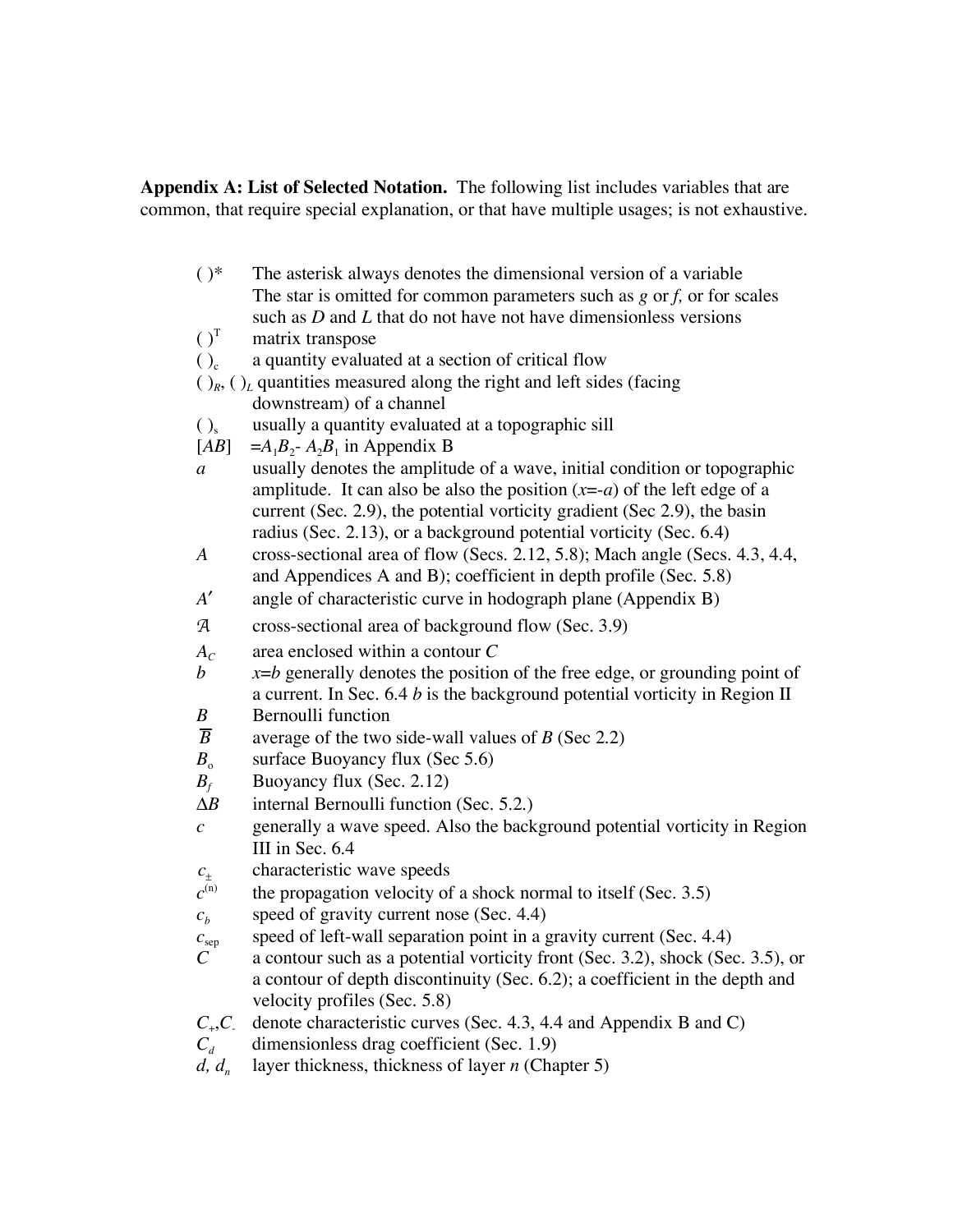|                                          | $d_{1\infty}, d_{2\infty}$ constant thickness of layer 1 or layer 2 in a hypothetical reservoir of                                                                                                                           |
|------------------------------------------|------------------------------------------------------------------------------------------------------------------------------------------------------------------------------------------------------------------------------|
| $\bar{d}, \hat{d}$                       | infinite width (Chapter 5). Used in systems with no background rotation<br>average of, and one-half the difference between, the wall depths in                                                                               |
|                                          | a rotating channel (Ch. 2)                                                                                                                                                                                                   |
| $\overline{d}_1, \overline{d}_2$         | mid-channel $(x=0)$ values of the layer depths (Sec. 5.7)                                                                                                                                                                    |
| $d_{\rm b}$                              | wall depth of a gravity current just to the rear (upstream) of the head (Sec.<br>(4.5)                                                                                                                                       |
| $d_{\circ}$                              | This initial depth in Long's towing experiment (Sec. 1.7); the layer<br>thickness along a channel wall (Secs. $2.3$ , $5.7$ ); the nondimensional<br>basin depth below sill level (Sec. 2.13)                                |
| $d_{\rm S}$                              | the depth (below the rigid lid) at which the plume is introduced. Mixing<br>presumably increases as does $d_s$ (Sec. 5.5)                                                                                                    |
| $d_{\rm n}$                              | upper layer thickness in laboratory estuary basin (Sec. 5.5)                                                                                                                                                                 |
|                                          | $(d\gamma_1, d\gamma_2,)$ The displacement or displacement vector associated with a small<br>change in a steady flow due to a stationary wave. The displacement vector<br>determines the structure of the wave (Section 1.5) |
| $\boldsymbol{D}$                         | background current depth (Sec. 1.3) or depth scale (elsewhere)                                                                                                                                                               |
| $\hat{D}_{\scriptscriptstyle{f}}$        | form drag (Section $1.6$ )                                                                                                                                                                                                   |
| $D_{s}$                                  | in a two-layer system with a rigid lid, the depth over the sill (Ch. 5)<br>$D_{\infty}$ $D_{\eta_{\infty}}$ potential depth (Sec. 2.1) or potential depth within layer <i>n</i> (Chapter 5)                                  |
| $D_{-\infty}$                            | In submerged weir flow (end of Sec. 2.4) the depth measured in a<br>quiescent region of the downstream basin                                                                                                                 |
| $\hat{D}_r$                              | nondimensional Bernoulli function along the coast in Sec. 4.1                                                                                                                                                                |
| $\mathcal{D}(x)$                         | depth of background flow (Sec. 2.9)                                                                                                                                                                                          |
| $e_n$<br>$e_{\scriptscriptstyle w}$<br>E | enstrophy (Sec. 2.9)<br>density of wave energy (Sec. 3.9)<br>volume entrainment rate (Sec. 1.6); the maximum energy or Bernoulli                                                                                             |
|                                          | function (Sec. 2.10); the total energy (Sec. 3.9); the evaporation rate<br>(Chapter 5)                                                                                                                                       |
| Ė                                        | time rate of change of energy (negative for energy dissipation).                                                                                                                                                             |
|                                          | $E_b$ , $E_m$ , $E_w$ background, mean and wave energies (Sec. 3.9)                                                                                                                                                          |
| $E_n$                                    | the entrainment rate (Secs. 1.6 and 2.12)                                                                                                                                                                                    |
| f                                        | Coriolis parameter, $2\Omega \sin(\theta)$ , where $\Omega$ is Earth's angular                                                                                                                                               |
|                                          | rotation rate.                                                                                                                                                                                                               |
|                                          | $f_{\pm}(x-c_{\pm}t)$ linear wave solutions                                                                                                                                                                                  |
|                                          | $F$ or $\bf{F}$ a scalar or vector force in the horizontal momentum equation (Sec 2.1).                                                                                                                                      |

 $F_1, F_2$  layer Froude numbers (Chapter 5)<br> $F_\beta$  Beta plane Froude number (Eq. 6.4)

- $F_{\beta}$  Beta plane Froude number (Eq. 6.4.13).<br> $F_{d}$  The Froude number based on the local v The Froude number based on the local values of velocity and layer thickness (Sec 1.2). In Chapters 2-6,  $F_d$  can denote various generalized versions of the Froude number for rotating flow.
- *F*<sub>o</sub> The Froude number of the initial flow in an initial-value problem. (e.g. Secs. 1.7, 3.8, and 6.2)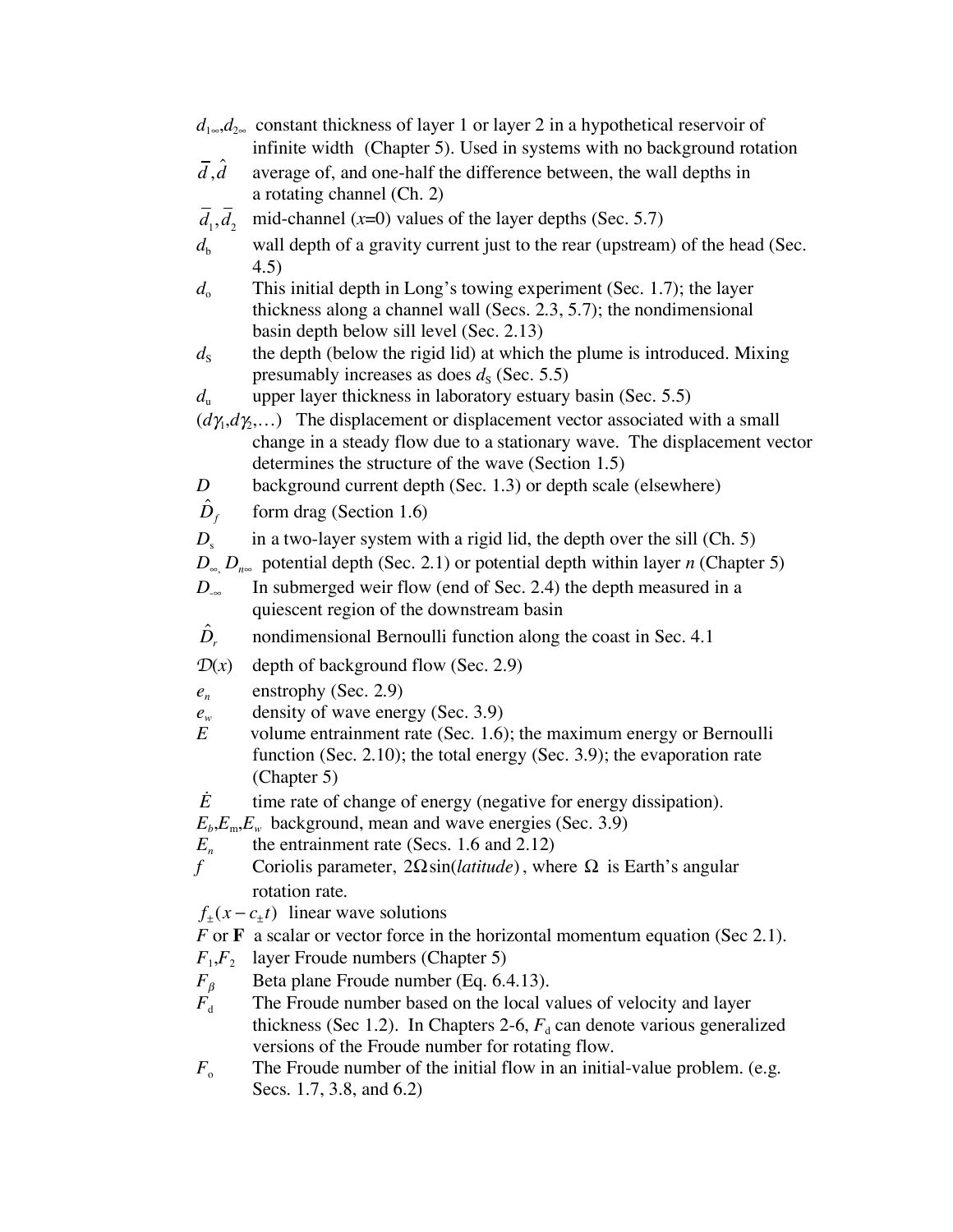- $F_p$  Froude number for rotating flow in a parabolic channel (Sec. 2.8)<br> $F_s$  Froude number defined using Stern's criterion (Eq. 3.4.12)
- $F_s$  Froude number defined using Stern's criterion (Eq. 3.4.12)<br> $F_{\tau}$  bottom drag (Sec. 2.12)

- $F_{\tau}$  bottom drag (Sec. 2.12)<br> $F_{\rm w}$  Froude number based on *Froude number based on side-wall velocities (Sec. 3.5)*
- *F n* Pseudo Froude number for layer *n* of a rotating exchange flow (Sec. 5.7)
- $g, g'$  the first can represent either the normal  $(9.8m/s^2)$  or reduced gravitational acceleration depending on whether the equation in question applies to a free-surface flow or an equivalent barotropic (1.5-layer) model. The second always represents reduced gravity.
- *G*,  $G_n$  hydraulic function, or one of *n* such functions in *n* variables (Sec 1.5).<br>*G* composite Froude number for two-laver flow (Chapter 5), also a Green
- *G* composite Froude number for two-layer flow (Chapter 5), also a Greens function (Sec. 3.2).
- *G*<sup>r</sup> composite Froude number for rotating, exchange flow with zero potential vorticity (Sec 5.7)
- *h* topographic elevation, usually referenced to the elevation of a source basin
- δ*h* height of topographic step or shelf (Sec. 6.2)
- $h_c$  the minimum sill height required for upstream influence (Sec. 3.4); more generally, the bottom elevation at critical section usually the sill elevation.  $h_{\rm m}$  sill elevation
- $H(y)$  step function (Sec. 6.2)
- $J_n^*$  the contribution to the vorticity flux from dissipation (Sec 2.1)
- *k* wave number in the cross-channel direction (Sec. 2.1) or in along-channel direction in a zonal channel (Sec. 6.2)
- $K(y)$  topographic function defined by Equation (6.4.6).
- $K_o(y)$  modified Bessel function of zero order.<br> $K_{m,n}$  Helmholtz point vortex (Sec. 2.1).
- $K_{m,n}$  Helmholtz point vortex (Sec. 2.1).<br>*l* wave number in the along-channel
- wave number in the along-channel or along-coast direction (Sec 2.1); also the width of a control volume (Sec. 3.5.1).
- *L* generally the dimensional scale of variation in the primary direction of the current; a differential operator in Appendices B and C.
- $L_{d} = (gD_{\omega})^{1/2}/f$ , the Rossby radius of deformation based on the potential depth.
- $\Delta L$  distance  $L_1$ - $L_2$  between potential vorticity fronts in Sec. 6.4.
- *M* total momentum (Sec. 3.9 and 6.2).
- $M_h$ , $M_m$ , $M_w$  background, mean and wave momentum (Sec. 3.9)
- *m<sub>w</sub>* density of wave momentum
- *n* in curvilinear  $(s,n)$  direction, *n* is normal to the current axis (Sec. 2.12) or isobath (Sec. 2.13), or coastline (Sec. 4.1)
- *N*(*x*) cross-channel structure function for wave mode (Sec. 2.1). *N* is also used as a scale for the interface displacement  $\eta$  (Sec. 2.13).
- $N(x)$  *x*-varying component of topographic height  $h = N(x)H(y)$  (Sec. 6.4)
- $p, p_n$  fluid pressure, pressure in layer *n*
- *p*<sub>o</sub> external pressure field (Sec. 3.8).
- $p_T^*$ rigid lid pressure
- *P* precipitation rate (Sec. 5.5)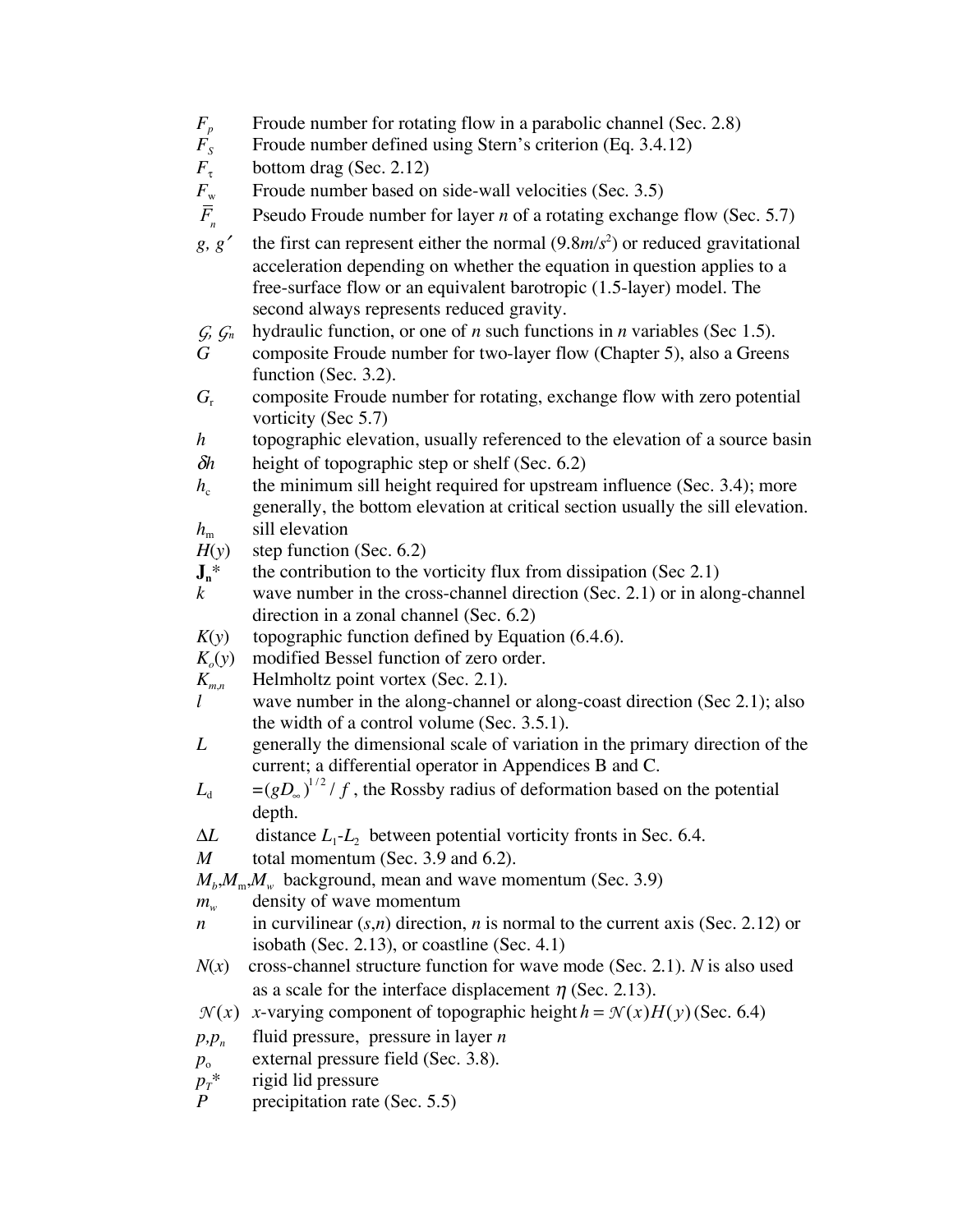- *q* potential vorticity
- $q_2$  in the Chapter 5 Froude number diagrams,  $q_2$  is a proxy for the topographic height or channel width. See equation following 5.3.2.
- $\tilde{q}$ potential vorticity anomaly (Sec. 3.2)
- $q_0^*$  average potential vorticity (Sec. 2.8)

 $\Delta q$  *alQ* \*  $/2q_o^*$  (see Sec. 2.8)

- $Q, Q_n$  volume transport (flux) or volume transport within layer *n*. In Section 2.14,  $Q_0^*$  and  $Q_1^*$  denote the dimensional flux for a flow with potential vorticity  $q=0$  and  $q=1$ . In Section (5.2) Q denotes the net flux over two layers.
- 
- $Q_b$  volume flux in a gravity current<br> $Q_r$  ratio of top to bottom volume flu  $Q_r$  ratio of top to bottom volume fluxes in a two-layer system (Sec. 5.2)<br>
volume flux due to river runoff or other source of fresh water (Sec. 5
- *z* volume flux due to river runoff or other source of fresh water (Sec. 5.5)
- $Q(x)$  potential vorticity of background flow (Sec. 3.9)
- *r* part of the Riemann function (see Eq. 2.2.24); the ratio of width to deformation radius for a parabolic channel (Sec. 2.8, 2.13); the radial coordinate (Sec. 2.12).
- $r_f, R_f$  dimensional and nondimensional versions of a linear drag coefficient (Sec. 2.13).
- $r<sub>o</sub>$  radius of downwelling patch (Sec 2.13)
- *R* a region of the flow field
- $\partial R$ the boundary of region *R*
- $R_{+}$ Riemann invariant functions (e.g. Secs. 1.3 and 2.2).
- $R_b$  bulk Richardson number
- $R_i$  Richardson number (Sec. 1.10)<br> $R_c$  reflection coefficient (Sec. 1.8)
- *reflection coefficient (Sec. 1.8)*
- *R<sub>o</sub>* Rossby number (Sec. 6.1)
- *s* in a curvilinear (*s*,*n*) coordinate system, *s* is tangent to the axis of the current (Sec. 2.12), isobath (Sec. 2.13), or coastline (Sec. 4.1). In Sec. 6.4, *s* is the topographic slope.
- $S_{\pm}$ see Eq. (5.9.12)
- Δ*s* nondimensional salinity difference between layers (Eq. 5.5.8)
- *S* bottom slope (Secs. 1.9 and 2.12); ratio of horizontal length scale to Rossby radius (Secs. 6.1-6.4)
- *Sn* salinity in layer *n*
- *r* part of the Riemann function (see Eq. 2.2.24); the ratio of width to deformation radius for a parabolic channel (Sec. 2.8); width parameter for separated shock (Eq. 3.7.1).
- *t* time
- $\tilde{t}$ slow time variable (Sec. 6.2)
- *T* tanh(*qw*/2) over most of the book. *T* is also used to denote the volume transport of a basin source (Sec. 2.13) and a time scale (Sec. 6.1).
- $T_e$  tanh( $q w_e/2$ )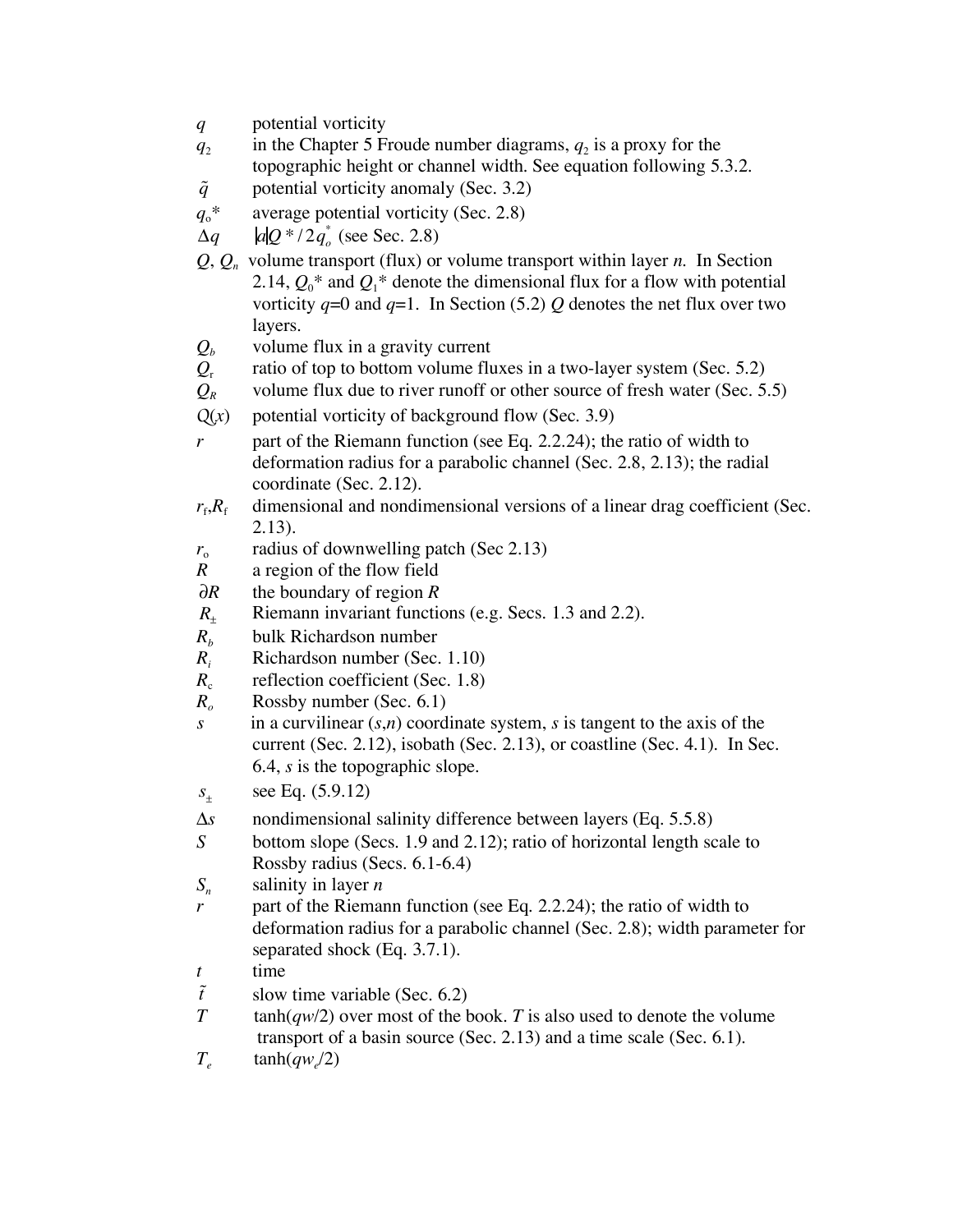- $(u, v)$  *x* and *y*-velocity components in most of the book. In Section 2.13, *u* and *v* are radial and azimuthal velocities. In Section 4.1, they are the off-shore and along-shore velocities along a curvy coast line.
- $u^{(n)}$ *u* $^{(s)}$ normal and tangential velocity components to a shock (Sec. 3.5)
- $u<sub>o</sub>$  westward velocity of far field flow (Sec. 6.4)
- maximum velocity in zonal jet (Sec. 6.2)  $U_{\circ}$ <sub> $\bar{v}, \hat{v}$ </sub>
- average of, and one-half difference between, the wall velocities in a rotating channel.
- $\overline{v}_1, \overline{v}_2$ layer velocities at mid-channel (Sec. 5.7).
- $v<sub>o</sub>$  initial velocity in Long's towing experiment (Sec. 1.7); the layer velocity along a channel wall (Secs. 2.3 and 5.7);
- *v<sub>e</sub>* velocity on free edge of stream (Sec. 2.3)<br>*V* scale for *y* and (in Section 1.3) the velocit
- *V* scale for *v* and (in Section 1.3) the velocity of the background current. *V* is also used to denote a control volume (Sec. 1.6) and the along-axis velocity of a plume (Sec. 2.12).
- $V(x)$  the mean barotropic velocity in a two-layer system (Sec. 5.9)
- $V(x)$  velocity of background flow (Sec. 3.9)
- $(x, y, z)$  cross channel, along channel, and upward coordinates. For coastal flows, *y* is aligned along the coast, or in its predominant direction.
- *w* channel or shelf width or, in Section 1.1, the vertical velocity
- $w<sub>b</sub>$  width of a gravity current just to the rear of the head (Sec. 4.4)
- $w_B$  variable basin width upstream of channel mouth (Sec. 5.7)
- $w_e$  width of separated channel flow (Secs. 2.3, 5.7, 5.8); the current width (Section 4.1); the (positive downwards) entrainment velocity (Secs. 1.10, 2.13)
- *W* width scale
- *x,y* in rotating channels or coastal applications, *x* generally denotes the crosschannel or offshore coordinate. and *y* the longitudinal coordinate. In Chapter 6, where the currents are aligned east-west, this convention is reversed.
- *x* scaled version of *x* used to capture gradual variations (Sec. 6.2).
- $x_c$  the midpoint of a separated current (Sec. 2.3).
- $y_{+}(t)$  along-channel position along a characteristic curve
- $Y(x,t)$  position of Kelvin bore (Sec. 3.6); position of potential vorticity front (Sec. 6.2)
- $Y(x)$  position of topographic step or shelf (Sec. 6.2).
- *z* vertical coordinate
- Δ*z* difference between reservoir surface or interface elevation and sill elevation
- $\Delta z_{\rm E}$  an upstream surface or interface, measured relative to deepest part of the sill, equivalent to  $E/g'$ , where *E* is the maximum energy over the streamlines passing across the sill (Sec 2.10).
- $z_R$  the source elevation above the bottom in a Sec. 5.5 experiment.
- z<sub>s</sub> elevation of source of plume (Sec. 5.5)
- $z_T$  in a two-layer system, the elevation of the bounding rigid lid.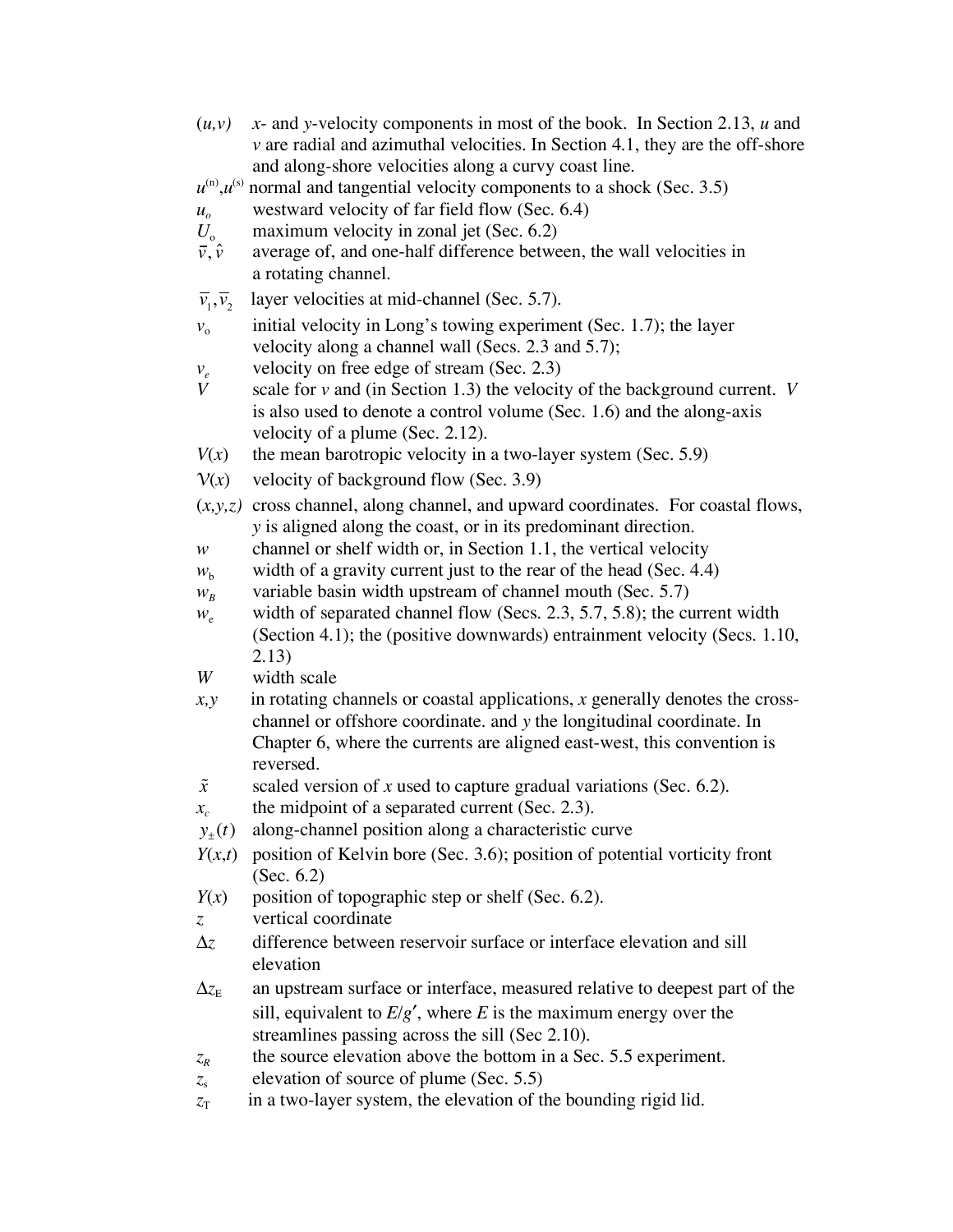Greek

| $\alpha$                          | a multiplying factor (Sec. 1.3); bottom curvature (Sec. 2.8); the                                                                                      |
|-----------------------------------|--------------------------------------------------------------------------------------------------------------------------------------------------------|
|                                   | parameter $ a ^{1/2}$ d* (Sec. 2.9); cross-axis bottom slope (Sec. 2.12);                                                                              |
|                                   | bottom slope parameter (Sec. 2.13); composite variable for the position of                                                                             |
|                                   | the edge of a coastal current (Sec. 4.2); coastline angle (Sec. 4.3); the                                                                              |
|                                   | initial velocity of the channel flow (Sec. 6.2); $(\beta/u_0)^{1/2}$ in Sec. 6.4.                                                                      |
| $\beta$                           | a measure of the potential vorticity gradient either due to bottom                                                                                     |
|                                   | topography (Sec 2.9,) or due to variations in the Coriolis                                                                                             |
|                                   | parameter (Sec. 6.1.); the angle of the plume axis (Sec. 2.12) or an oblique                                                                           |
|                                   | shock (Sec. 4.3); coefficient in the expression for the speed of the nose of<br>a gravity current (Sec. 4.5); coefficient of expansion of water due to |
|                                   | salinity (Sec. 5.5).                                                                                                                                   |
| $\beta_{\tiny{w}}$                | coefficient in the expression for the neck width of a gravity current (Sec.                                                                            |
|                                   | (4.4)                                                                                                                                                  |
| $\delta$                          | horizontal aspect ratio (e.g Sec 2.1); boundary layer thickness (Sec. 2.13)                                                                            |
| $\hat{\delta}$                    | ratio of potential layer depths (Sec. 5.9)                                                                                                             |
| $\delta(x)$                       | the Dirac delta function (Secs. 2.13 and 3.2)                                                                                                          |
| $\delta_{\!\scriptscriptstyle b}$ | boundary layer thickness (Sec. 2.13)                                                                                                                   |
| $\delta_{\!\scriptscriptstyle E}$ | Ekman layer thickness                                                                                                                                  |
| Δ                                 | the change in interface elevation across the flow (Sec. 2.11); the ratio of                                                                            |
|                                   | total depth to the sum of potential layer depths (Sec. 5.9)                                                                                            |
| $\boldsymbol{\varepsilon}$        | a generic small dimensionless parameter, also the length of a control<br>volume (Sec. $3.5$ )                                                          |
|                                   | $\phi(\tilde{x}, y, \tilde{t})$ perturbation stream function (Sec. 6.2)                                                                                |
|                                   | $\gamma$ or $\gamma_n$ a generic dependent flow variable used in a hydraulic funcion (e.g. Sec.                                                        |
|                                   | 1.5) Also $\gamma = \frac{1}{2}w *  a ^{1/2}D$ in Sec. 2.9                                                                                             |
| $\Gamma_{+}$                      | hodograph images of characteristics                                                                                                                    |
| $\eta$                            | displacement of surface or interface above some reference level                                                                                        |
| $\eta_{\scriptscriptstyle{\pm}}$  | interface displacement along right and left walls (Sec. 5.9)                                                                                           |
| $\eta_{\scriptscriptstyle e}$     | interface elevation, relative to sill, at a channel entrance (Sec. 2.13)                                                                               |
| κ                                 | drag coefficient used in plume model (Sec. 2.12); turbulent diffusivity                                                                                |
|                                   | (Sec. $5.6$ )                                                                                                                                          |
| $\lambda$                         | wave length                                                                                                                                            |
| $\lambda_{n}$                     | multiplying factor in derivation of hyperbolic forms (Appendix B)                                                                                      |
| $\mu$                             | artificial 'viscosity' used in numerical code (Sec. 3.4)                                                                                               |
| $\mu_{\pm}$                       | defined by expression following Eq. $(5.9.11)$                                                                                                         |
| $\theta$                          | azimuthal coordinate (Sec. 2.13); angle of inclination of a shock (Sec.                                                                                |
|                                   | 3.5); angle of velocity vector (Sec. 4.4).                                                                                                             |
| $\rho$ , $\rho_n$                 | density, density of layer <i>n</i> . In Section 4.1, $\rho$ is the radius of curvature of                                                              |
|                                   | the coastline                                                                                                                                          |